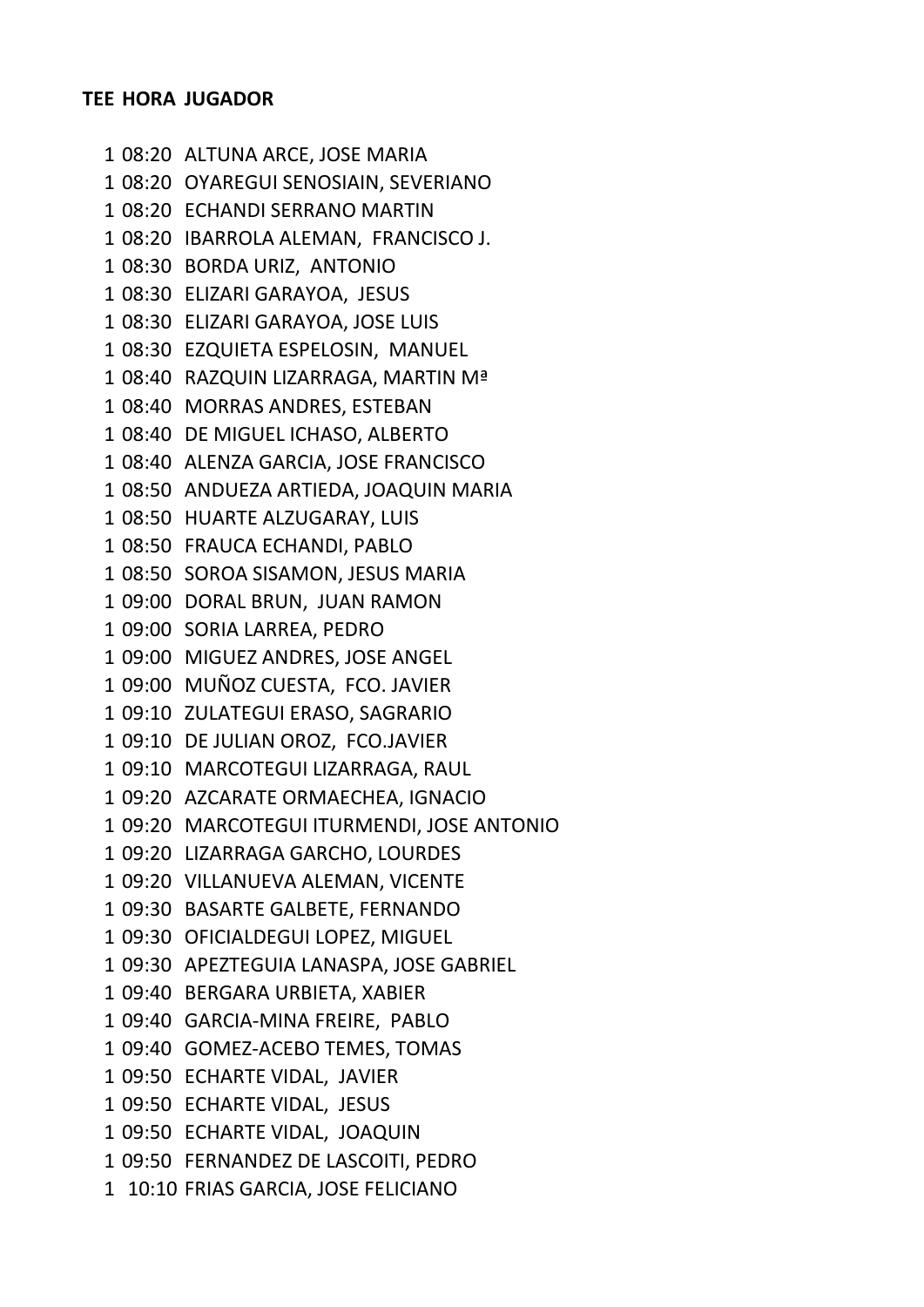- 10:10 BARTOLOME CALVO, EDUARDO
- 10:10 GURPIDE AYARRA, CARLOS
- 10:10 NAVARRO LIRON DE ROBLES, CARMEN
- 10:20 ERREA PALACIOS, VICTOR
- 10:20 LOPEZ IRULEGUI, JUAN ANGEL
- 10:20 ESCUDERO LOPEZ DE VALLEJO,JOSE A.
- 10:20 DONAZAR JAUNSARAS, MIGUEL ANGEL
- 10:30 PLO HERMOSILLA, JOSE MANUEL
- 10:30 LAVILLA FRANCISCO
- 10:30 ARENZANA LACRUZ JULIO
- 10:30 PEDROSA GARATE, DULCE MARIA
- 10:40 IRUJO ECHAVARRI, GONZALO
- 10:40 YRACHE SANZ GONZALEZ, BEATRIZ
- 10:40 LEOZ ASTRAIN, JOSE MIGUEL
- 10:40 JIMENEZ GORROCHATEGUI, JUAN LUIS
- 10:50 BELTRAN AGUIRRE, FERNANDO
- 10:50 DIAZ HUDER, EDUARDO
- 10:50 AGUDO HUICI, DOMINGO
- 10:50 ARELLANO ABURTO, RAFAEL
- 11:00 ROJAS SANZ, MARIA JOSE
- 11:00 GARAICOECHEA ARANALDE, MARIA ANGELES
- 11:00 MADINA ECHEVERRIA, ANA
- 11:00 MADINA ECHEVERRIA, ELENA
- 11:40 VILLANUEVA ERASO, LUISA
- 11:40 TABERNA ALDAZ, JAVIER
- 11:40 TABERNA ALDAZ, PEDRO
- 11:40 IRUJO MAYO, JOSE MARIA
- 13:00 FIGAREDO ZEPPENFELT, IVONNE
- 13:00 URRA MARTINEZ, MANUEL
- 13:00 ALVAREZ ANCIZU, ALBERTO
- 13:10 BRING, BENGT
- 13:10 GOMEZ SANTESTEBAN, GABRIEL
- 13:10 SANCHEZ VELASCO, JULIA
- 13:20 GARMENDIA IPARRAGUIRRE, YULEN
- 13:20 ARRIETA MATEO, JOSE VICENTE
- 13:20 ISAACS ABRIL, MIGUEL
- 13:20 ISAACS ZARATIEGUI, DIEGO
- 13:30 EUGUI MARTINICORENA, Mª LUISA
- 13:30 ARRIETA GARCIA, LUCIA
- 13:30 ARLABAN EUGUI, MARIA